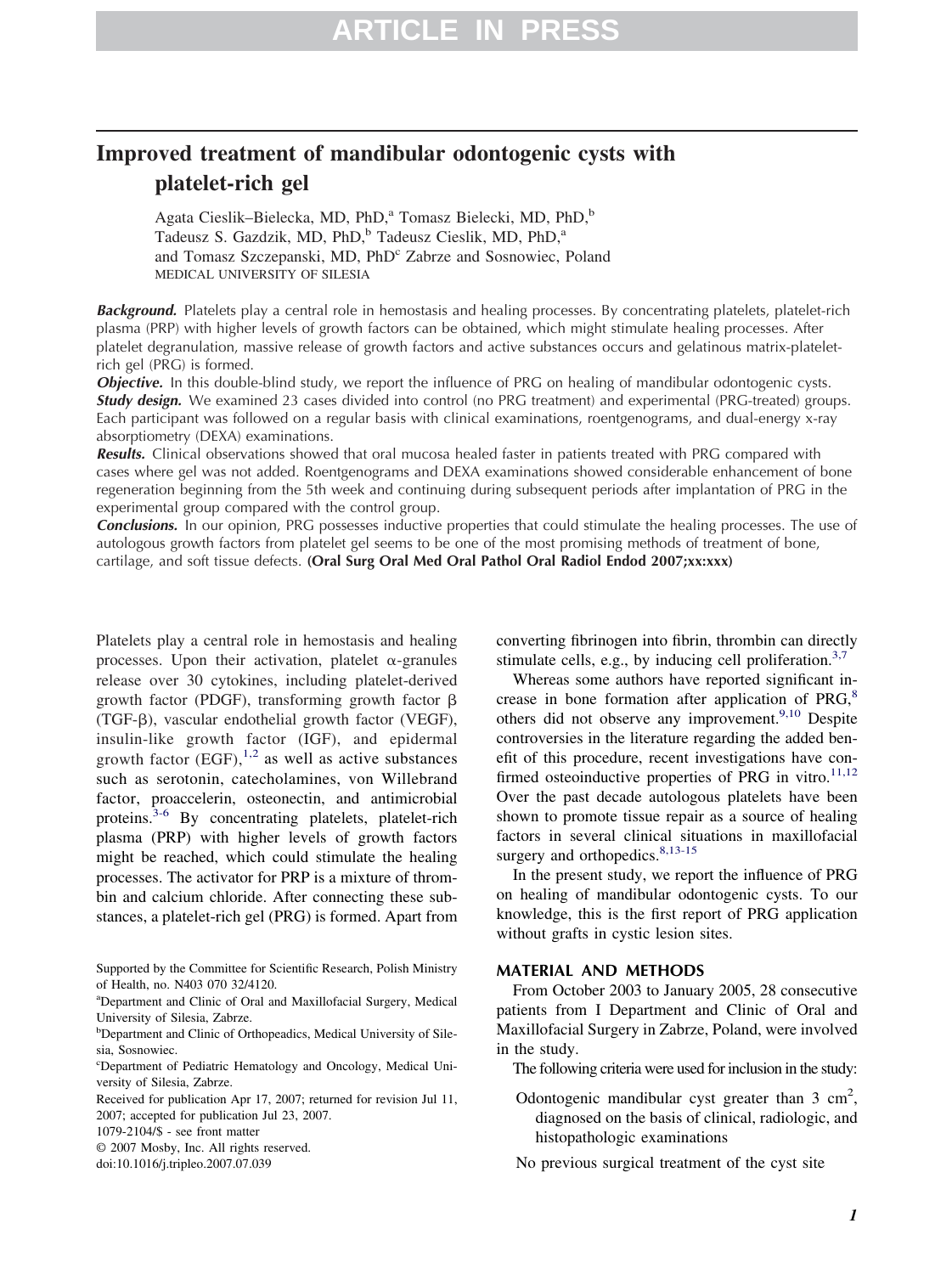# **ARTICLE IN PRESS**

# <span id="page-1-0"></span>*2 Cieslik-Bielecka et al. Month 2007*

OOOOE

|  |  |  |  |  |  |  | Table I. Increase of bone mineral density (BMD) in the control group |  |
|--|--|--|--|--|--|--|----------------------------------------------------------------------|--|
|--|--|--|--|--|--|--|----------------------------------------------------------------------|--|

|                | Bone defect |     |                    |        | DEXA BMD $(\% )$ |          |          |          |             |           |           |  |  |
|----------------|-------------|-----|--------------------|--------|------------------|----------|----------|----------|-------------|-----------|-----------|--|--|
| No.            | Gender      | Age | (cm <sup>2</sup> ) | BMI    | After operation  | 3rd week | 5th week | 8th week | $12th$ week | 18th week | 24th week |  |  |
|                | Е           | 41  |                    | 24.933 |                  |          | 19       | 28       | 35          | 41        | 48        |  |  |
| 2              | М           | 57  | 3.6                | 22.985 | $\Omega$         |          | 16       | 25       | 37          | 45        | 52        |  |  |
| 3              | М           | 46  |                    | 23.082 | $\Omega$         | 13       | 16       | 22       | 34          | 39        | 43        |  |  |
| $\overline{4}$ | F           | 35  | 7.5                | 27.434 | $\Omega$         |          | 12       | 14       | 21          |           | 33        |  |  |
| 5              | F           | 69  | 6                  | 35.156 | $\Omega$         |          |          | 26       | 35          | 39        | 41        |  |  |
| 6              | Е           | 41  |                    | 22.985 |                  |          | 19       | 28       | 35          | 41        | 48        |  |  |

*BMI*, Body mass index; *DEXA*, dual-energy x-ray absorptiometry; *F*, female; *M*, male.

**Table II.** Increase of bone mineral density (BMD) in the PRG group

|     |        |     | Bone defect        |        | DEXA BMD $(\%)$  |          |          |          |           |           |           |  |
|-----|--------|-----|--------------------|--------|------------------|----------|----------|----------|-----------|-----------|-----------|--|
| No. | Gender | Age | (cm <sup>2</sup> ) | BMI    | After operation  | 3rd week | 5th week | 8th week | 12th week | 18th week | 24th week |  |
|     | M      | 18  | 3.75               | 19.151 | $\mathbf{0}$     | 13       | 52       | 80       | 82        | 87        | 105       |  |
| 2   | M      | 23  | 6                  | 22.683 | $\mathbf{0}$     | 10       | 36       | 58       | 66        | 73        | 77        |  |
| 3   | F      | 24  | 8.5                | 25.735 | $\boldsymbol{0}$ | 12       | 40       | 68       | 74        | 80        | 91        |  |
| 4   | F      | 23  | 3.9                | 19.738 |                  |          |          | n/c      |           |           |           |  |
| 5   | M      | 46  | 8.5                | 23.082 | $\boldsymbol{0}$ | 12       | 28       | 41       | 59        | 65        | 72        |  |
| 6   | F      | 38  | 7.5                | 21.855 | $\Omega$         | 11       | 32       | 40       | 55        | 63        | 69        |  |
|     | F      | 41  | 3.6                | 23.423 | $\mathbf{0}$     | 9        | 29       | 38       | 47        | 51        | 58        |  |
| 8   | F      | 38  | 8.25               | 27.671 |                  |          |          | n/c      |           |           |           |  |
| 9   | M      | 35  | 3                  | 23.357 |                  |          |          | n/c      |           |           |           |  |
| 10  | M      | 53  | 8.25               | 24.622 | $\mathbf{0}$     | 6        | 6        | 8        | 16        | 26        | 31        |  |
| 11  | F      | 58  | 7.5                | 26.112 | $\mathbf{0}$     | 9        | 31       | 45       | 51        | 63        | 68        |  |
| 12  | F      | 62  | 9                  | 32.744 | $\boldsymbol{0}$ | 13       | 48       | 59       | 70        | 75        | 81        |  |
| 13  | M      | 55  | 3.4                | 28.628 |                  |          |          | n/c      |           |           |           |  |
| 14  | M      | 57  | 3                  | 25.059 |                  |          |          | n/c      |           |           |           |  |
| 15  | F      | 81  | 3                  | 19.819 | $\mathbf{0}$     | 7        | 30       | 35       | 39        | 59        | 63        |  |
| 16  | F      | 85  | 4.5                | 31.501 | $\Omega$         | 7        | 30       | 37       | 41        | 50        | 59        |  |
| 17  | M      | 79  | 3.6                | 20.954 | $\overline{0}$   | 5        | 26       | 33       | 41        | 52        | 60        |  |

*PRG*, Platelet-rich gel; *n/c*, no concern; other abbreviations as in Table I.

No evidence of inflammation or infection

A state of good health

Regular attendance at control visits.

Patients were divided into 2 groups. The control group consisted of patients treated operatively without PRG (Table I). Mean cyst size was 4.26 cm<sup>2</sup>. In the experimental group, PRG was injected into the bone defect after cyst removal (Table II). Mean cyst size was 5.6 cm<sup>2</sup>. Patients were blinded with regard to which group they were selected. The postoperative examinations were performed by an independent physician for the perioperative patient treatment to prevent bias during the mandibular assessment. Each participant was followed on a regular outpatient basis with clinical examinations, roentgenograms, dual-energy x-ray absorptiometry (DEXA) examinations, and functional evaluations. All examinations were performed at 3 days and 3, 5, 8, 12, 18, and 24 weeks after operation. Radiographs were taken in posterioanterior view. The DEXA examination was performed with a Lunar DPX scanner once per visit. Scan regions were located at the defect site [\(Fig. 1,](#page-2-0) *A*). The standard regions of interest covered the width of the bone defect. To perform investigation, University Ethics Committee approval was obtained.

One patient from the control group and 4 patients from the PRG group did not attend control visit more than 2 times and were excluded from statistical analyses. Another 5 patients did not agree to undergo DEXA investigation.

### **PRG preparation procedure**

Fifty-four milliliters of whole blood with 6 mL anticoagulant (sodium citrate) was drawn into a sterile tube and centrifuged for 12 minutes at 3200 rpm (GPS Platelet Concentration System; Biomet, Warsaw, IN). After centrifugation, blood was separated into 3 basic components: red blood cells, PRP, sometimes referred to as "buffy coat," and platelet-poor plasma (PPP). Six milliters of PRP was obtained and mixed with 1.5 mL 1600 U/mL bovine thrombin in a 10% calcium chloride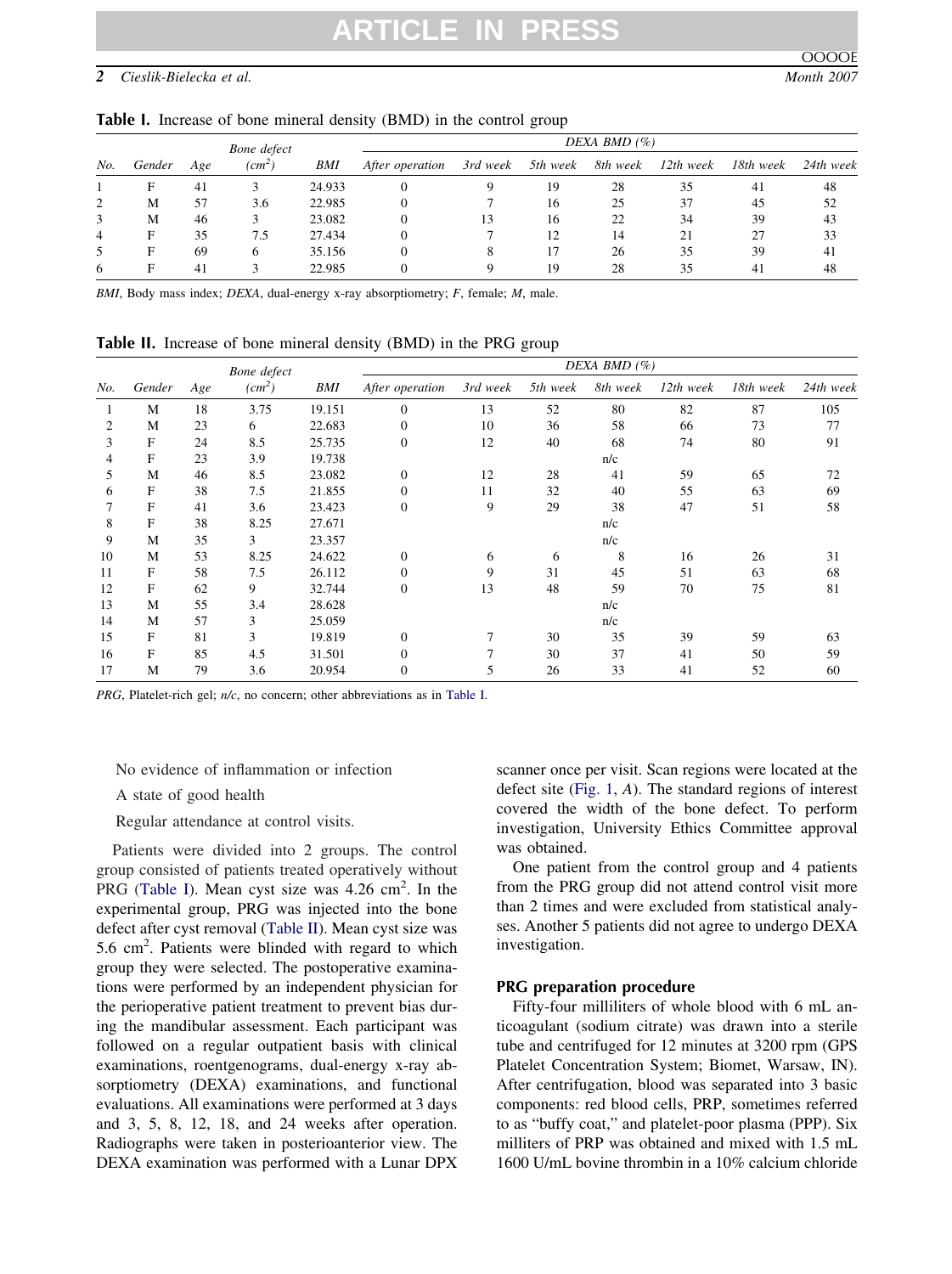<span id="page-2-0"></span>



Fig. 1. Dual-energy x-ray absorptiometry examination of patient 1, platelet-rich gel group. **A,** Mandibular defect on 3rd day after operation. **B,** Mandibular defect at 24th week after operation.

solution at room temperature to form PRG. The average whole blood platelet counts and PRP platelet counts were 244  $\pm$  68  $\times$  10<sup>9</sup>/L and 1830  $\pm$  489  $\times$  10<sup>9</sup>/L, respectively. The mean leukocyte numbers weres  $5.875 \pm$  $2,011 \times 10^9$ /L in whole blood and  $45.2 \pm 15.3 \times 10^9$ /L in PRP.

#### **Surgical procedure**

The surgical procedure was carried out in the operating room under general anesthesia. All patients were operated on by the same experienced surgical team. Cystectomy was performed. In the experimental group, an 18-gauge needle was subsequently introduced immediately into the bone cavity and PRG was injected to fill up the empty space completely. In the control group, PRG was not given and the defect was empty. The second injection into the bone defect or operation with bone grafts was not performed. In the control group, PRG was not given.

## **Statistical analysis**

Statistical analysis was performed using Statistica for Windows version 6.1 (Statsoft, Kraków, Poland). Statistical differences were evaluated using the Mann-Whitney *U* test and  $\chi^2$  test with Yates correction. To estimate correlation between parameters, Spearman ratio (r) was used. Probability values of  $P \leq .05$  were considered to be significant.

Normal distribution of the parameters analyzed between groups was confirmed. The difference between the number of women and men was not significant. In the control group, the patient age ranged from 35 to 69 years (average 49.6 years). In the experimental group, the patient age ranged from 18 to 85 years (average

| Table III. Correlation between the increase of bone |  |  |  |
|-----------------------------------------------------|--|--|--|
| mineral density (BMD) between groups                |  |  |  |

|                         | Mann-Whitney U test | $P$ value |
|-------------------------|---------------------|-----------|
| BMD increase, 3rd week  | 26.0000             | .6733     |
| BMD increase, 5th week  | 5.0000              | .0084     |
| BMD increase, 8th week  | 5.0000              | .0084     |
| BMD increase, 12th week | 5.0000              | .0084     |
| BMD increase, 18th week | 5.0000              | .0084     |
| BMD increase, 24th week | 5.0000              | .0084     |

48.0 years). The difference between the groups was not significant. Also the difference of bone defect size was not significant. The values of the body mass index  $(BMI; kg/m<sup>2</sup>)$  in the groups were comparable: in the control group it ranged between 22.985 and 35.156, and in the experimental group from 19.151 to 32.744.

# **RESULTS**

Operations were carried out in all patients without complications. In cases where PRG was used, decrease of bleeding from bone and soft tissue was noted during surgery. The average hospitalization was 3.0 days.

Clinical observations showed that oral mucosa healed faster in patients after using PRG compared with cases where gel was not added. In both groups the wound margins were red-colored 1 week postoperatively, owing to inflammatory reactions, but in the PRG group this was less pronounced. The sutures were removed in the experimental group and the control group on the 5th and 7th days, respectively. After 2 weeks, no signs of inflammation could be found. A small line of scar tissue remained after wound healing. No infection complicating wound healing was observed.

Radiographic results showed considerable enhancement of bone regeneration at the 5th week after implantation of PRG in the experimental group compared with the control group. In subsequent periods the differences between groups were also distinguished on radiographic films. All patients exhibited an increase in bone mineral density (BMD) on DEXA examinations. In the 3rd week after operation, BMD increase in the control group ranged from 7% to 13% [\(Table I\)](#page-1-0) and in the experimental group from 5% to 13% [\(Table II\)](#page-1-0). From the 5th week after operation, DEXA showed significant differences in BMD increase between the control and experimental groups (Table III). In this period, BMD increase in the control group ranged from 12% to 19% and in the experimental from 6% to 52%. At the 12th week after operation, the difference was still significant: 21% to 37% in the control group versus 16% to 82% in the experimental group. A maximum value in all cases was reached in the last period (24th week; Fig.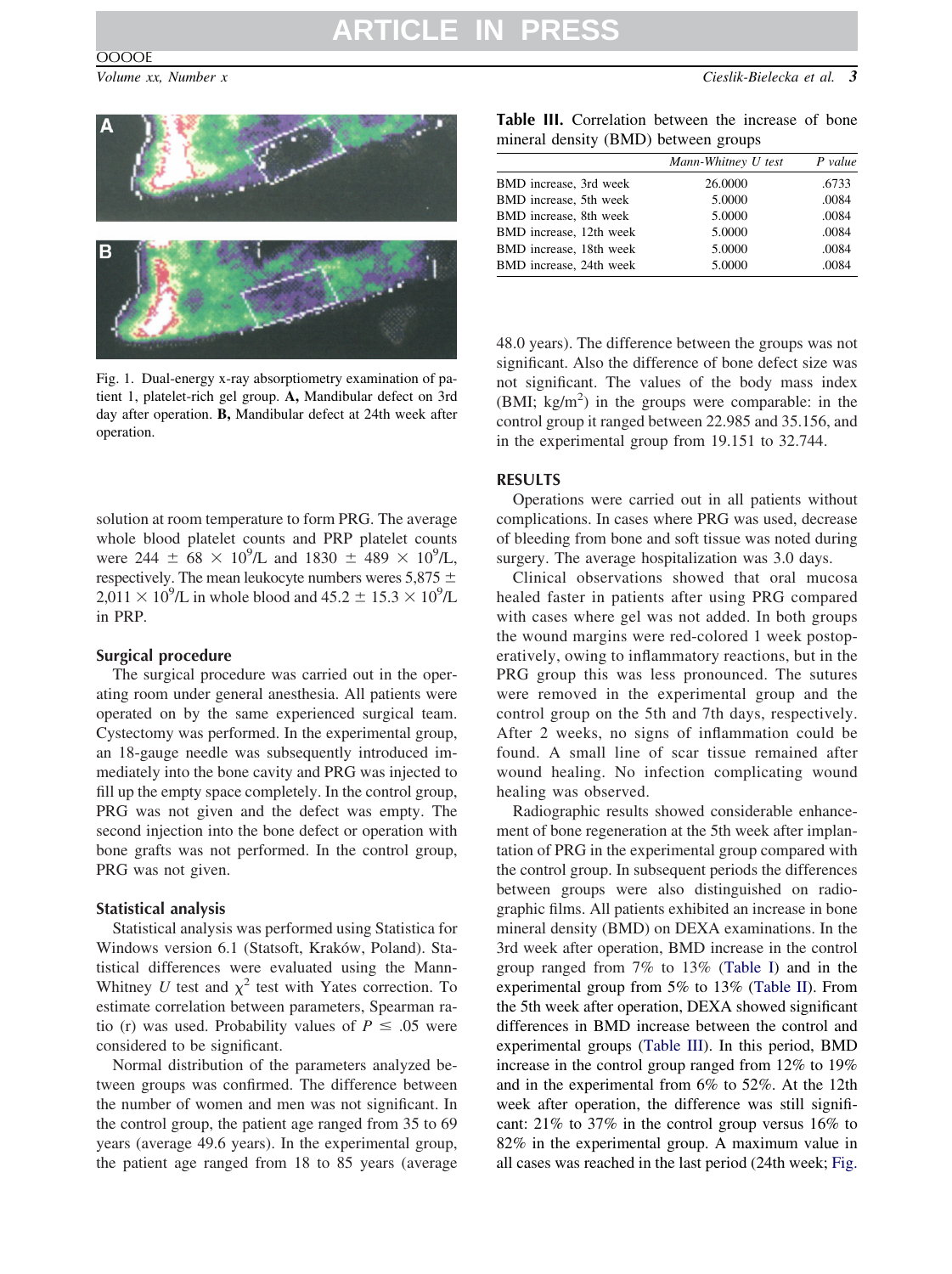# **ARTICLE IN**

*4 Cieslik-Bielecka et al. Month 2007*



Fig. 2. Bone mineral density (BMD) increase in control and experimental groups.

|  |  | Table IV. Correlation between age of patients and increasing bone mineral density (BMD) in both groups |  |  |  |  |  |  |  |  |  |  |  |  |  |
|--|--|--------------------------------------------------------------------------------------------------------|--|--|--|--|--|--|--|--|--|--|--|--|--|
|--|--|--------------------------------------------------------------------------------------------------------|--|--|--|--|--|--|--|--|--|--|--|--|--|

|                             | Control group       |           |                     | PRG group |
|-----------------------------|---------------------|-----------|---------------------|-----------|
|                             | R correlation ratio | $P$ value | R correlation ratio | $P$ value |
| Age-BMD increase, 3rd week  | 0.0513              | .9347     | $-0.5951$           | .0412     |
| Age-BMD increase, 5th week  | 0.3591              | .5528     | $-0.4799$           | .1144     |
| Age-BMD increase, 8th week  | 0.4000              | .5046     | $-0.6364$           | .0261     |
| Age-BMD increase, 12th week | 0.6669              | .2189     | $-0.6935$           | .0124     |
| Age-BMD increase, 18th week | 0.4104              | .4925     | $-0.6095$           | .0354     |
| Age-BMD increase, 24th week | 0.3000              | .6238     | $-0.5734$           | .0513     |

*PRG*, Platelet-rich gel.

[1,](#page-2-0) *B*). Bone density in the control group ranged from 35% to 50% (average 43.4%) and in the experimental group from 31% to 105% (average 69.5%; Fig. 2).

No correlation between BMD increase and concentration of platelets in blood and PRP was observed. A significant correlation between the age of patients and increasing BMD was observed in the experimental group (Table IV). In older patients, lower BMD increase and slower bone healing processes were noted. No significant differences between the increase in BMD and cyst size were observed. No correlation was found also between BMI and BMD increase.

# **DISCUSSION**

Platelet-rich gel is an autologous modification of fibrin glue that has recently been described and used in various clinical applications[.6,8,13-15](#page-5-0) Platelet-rich plasma is an autologous source of PDGF and  $TGF- $\beta$  that is ob$ tained by sequestering and concentrating platelets by gradient density centrifugation. This technique produces a concentration of human platelets from 540% to 770% greater than that found in blood.<sup>[6,8,10,12](#page-5-0)</sup> We found markedly increased platelet counts (more than sevenfold) compared with baseline levels. Nevertheless, no correlation between BMD increase and concentration of platelets in blood and PRP was observed.

The advantages of PRG over previously described biologic sealants include safety and convenience for the patient and improved support for tissue healing. Marx et al. reported on 88 cancellous cellular bone marrow graft reconstructions of mandibular continuity defects larger or equal to 5 cm. In that study, 44 patients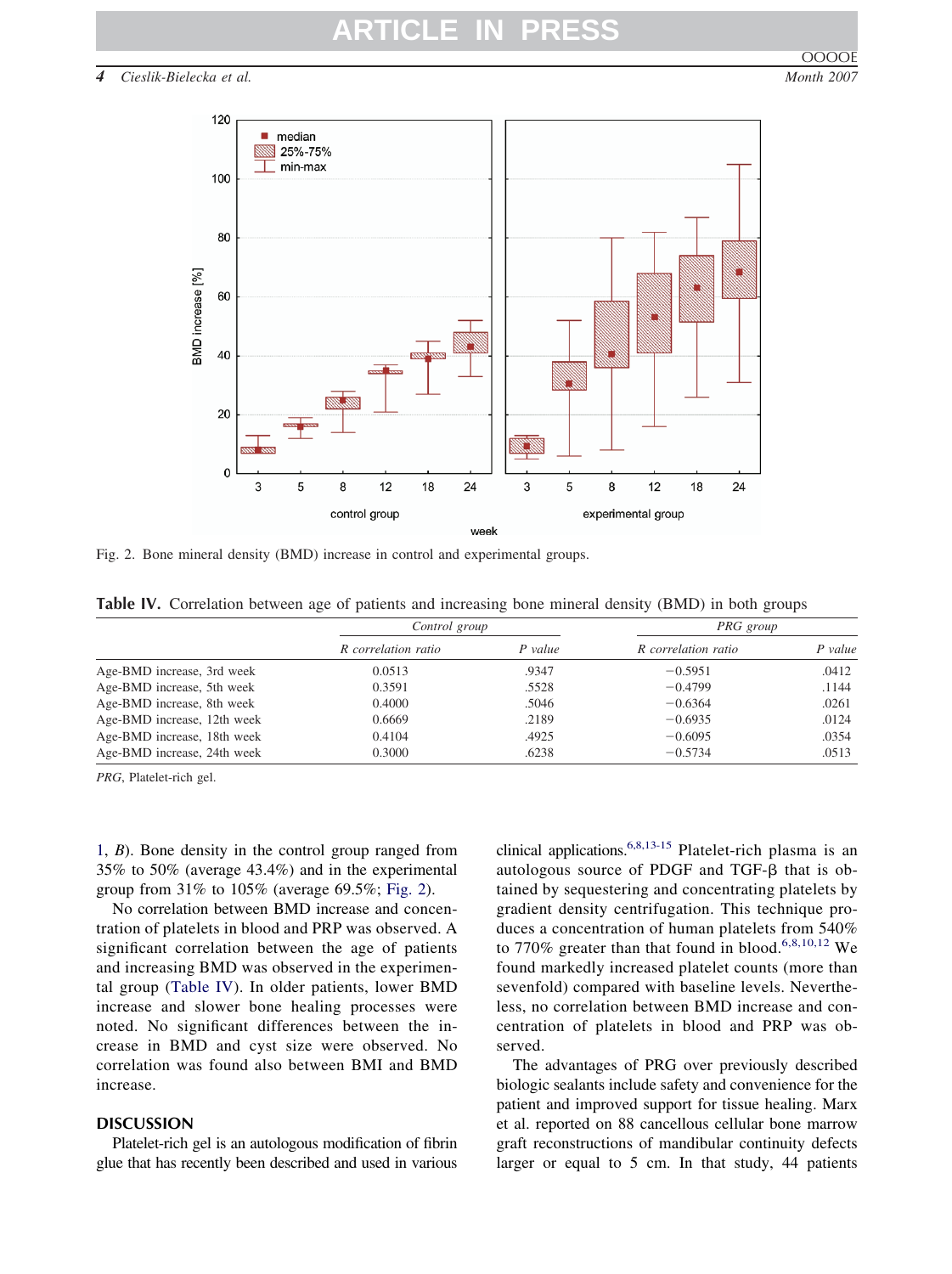## **OOOOE**

*Volume xx, Number x Cieslik-Bielecka et al. 5*

received grafts with PRG, with 44 additional cases serving as a control.<sup>[8](#page-5-0)</sup> Bone marrow graft with addition of PRG showed a radiographic maturation rate that was 1.62 to 2.16 times that of the grafts without PRG. In the present experiments, where PRG was introduced into the mandibular defect after cyst removal, the regeneration process was faster than in patients treated without PRG at the 5th week, as determined with radiographs. In subsequent periods the differences were also distinguished. To exactly estimate bone healing processes we used DEXA examination. Many authors have reported that DEXA is an accurate, reproducible, and noninva-sive technique for measuring the mineral density.<sup>[16,17](#page-5-0)</sup> This examination is widely used to measure BMD to predict the risk of potential pathologic fractures.<sup>[18](#page-5-0)</sup> Limited published data show that the BMD measurement is also useful to assess bone healing processes. $19$  The healing processes of mandibular bone defects are most frequently examined by radiovisiographic images.  $20,21$ However, standard plain radiographs, even after digital processing, can not always reflect the real state of the bone, whereas with DEXA examination even smaller changes in bone density could be assessed quantitatively.<sup>22</sup> We are not aware of any study using DEXA examination to estimate healing processes in mandibular cysts, and the present study indicates that such investigation might be useful to follow bone healing processes.

In the experimental group, a higher increase in BMD was observed compared with the control group. This difference was significant from the 5th week onward. Unfortunately, we did not receive approval from the University Ethics Committee to perform more than 1 DEXA examination during each visit, so we cannot estimate a precision error and repeatability of this examination.[18](#page-5-0) In the investigations of Marx et al., histomorphometry at the 6th month demonstrated a higher bone density in PRG-treated sites (74.0%) than in the sites where PRG was not added  $(55.1\%)$ .<sup>[8](#page-5-0)</sup> We obtained 69.5% and 43.3% of BMD increase, respectively. Because we applied PRG without bone marrow graft, it is not surprising that increase in bone density was lower in our study. In addition, the present study involved exclusively patients with odontogenic mandibular cysts, whereas in Marx's investigation mandibular defects after cancer operations were also included.

In the present investigation, we observed that placing PRG in the regenerative site of the mandible improved the mineral density of the bone. This process was dependent on patient age. In the group with PRG, bone healing processes were slower with age. In the control group, we did not find such correlation. We cannot explain this correlation. Weibrich et al. reported that

with age the levels of growth factors were similar except for lower concentration of IGF in older pa-tients.<sup>[23](#page-5-0)</sup> It is possible that the dynamics of bone healing processes is decreasing with age, which might correlate with concentrations of different cytokines.

The ideal concentration of growth factors in PRG to induce bone ingrowth is unknown. Weibrich et al. tried to address this problem. $24$  They compared 3 concentrations of PRP and noted that the difference in fluorochrome-labeled bone between the treated and control subjects was significant for the intermediate platelet concentration group ( $2\times$ -6 $\times$ ). The use of highly concentrated platelet preparations  $(6 \times -11) \times$  appeared to have an inhibitory influence on osteoblast activity. The authors hypothesized that growth factors at such high concentrations might exert paradoxic inhibitory and cytotoxic effects.<sup>[25,26](#page-5-0)</sup> They also mentioned that the size of the group (6 samples) was not large enough and that false negative results cannot be excluded.<sup>[21](#page-5-0)</sup> In the present investigation, platelet counts were increased by 750% on average. We did not observe any inhibitory effects on healing processes. In all cases BMD increase was found. Nevertheless, the slowest BMD increase (31% at the 24th week) was noted in a patient from the PRG group.

In the present investigation, we did not observe any significant correlation between the rate of bone healing processes and defect size. The literature appears to indicate that PRG may be more effective in smaller than in larger bone defects when they are grafted with autologous bone.[14,27](#page-5-0) Some authors reported that PRG might not produce the desired stimulatory response when autologous bone is not present in the graft or when the graft is of large volume, because vital bone cells are needed for this stimulation to occur.<sup>[27](#page-6-0)</sup> We did not fill up the defect with autologous bone or bone marrow grafts. However, bleeding occurring during cyst removal and the wall curettage jointly with PRG can release growth factors stimulating the progenitor cells which are localized in bone matrix. Our observations showed that PRG application is sufficient to increase bone healing processes in smaller and bigger cysts despite the lack of osteogenic cells from harvested bone grafts.

The importance of platelet-derived growth factors in the repair of soft tissues has been widely documented.<sup>28,29</sup> Platelets contain a number of substances, most of which are released into the wound sites. Glover et al. made a retrospective study evaluating the wound healing and limb salvage outcomes over a 4-year period in 3,830 patients.[29](#page-6-0) Their study showed that patients treated with comprehensive wound care plus topical use of autologous platelet release had significantly higher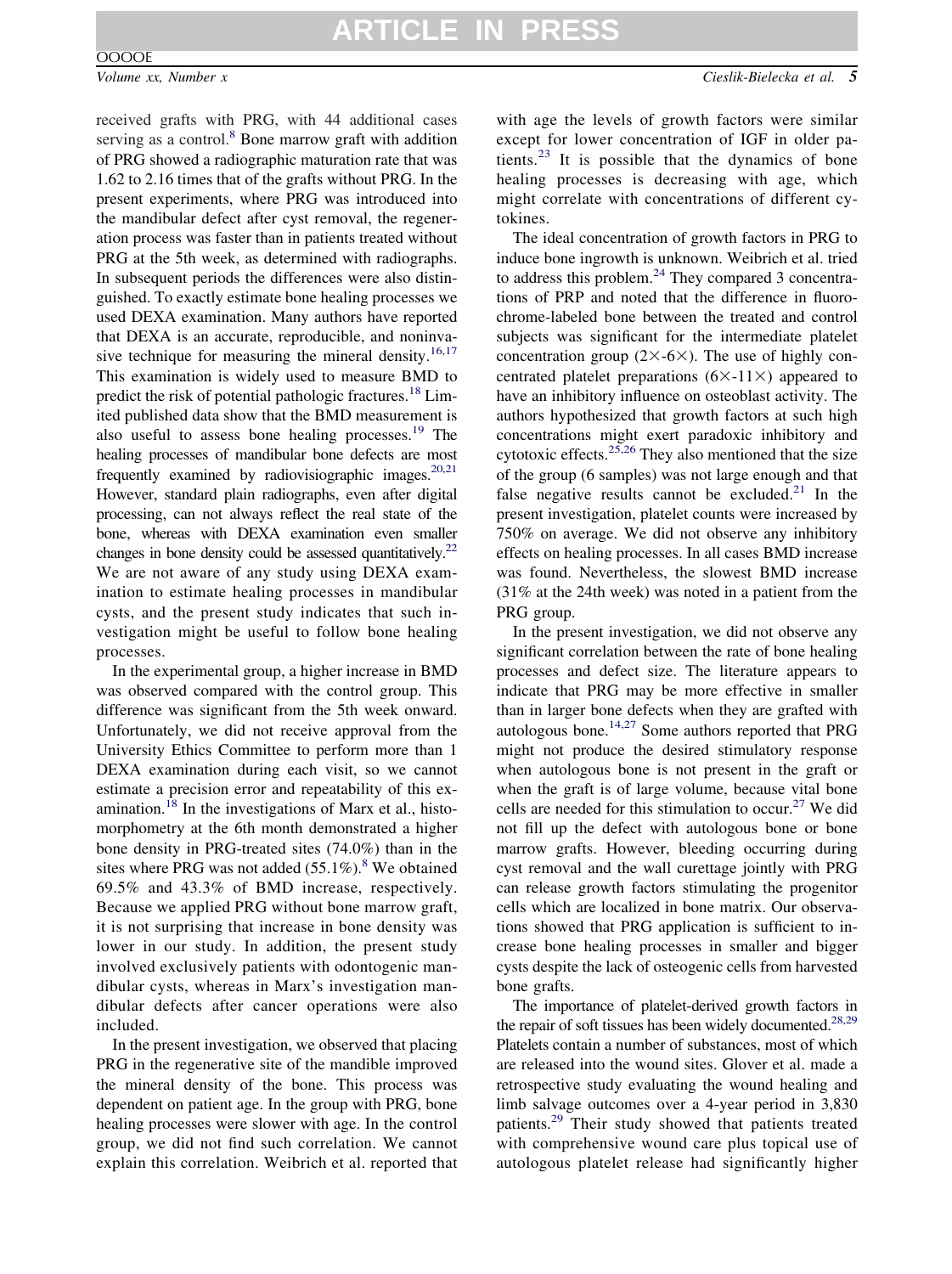# **ARTICLE IN PRESS**

## <span id="page-5-0"></span>*6 Cieslik-Bielecka et al. Month 2007*

rates of wound healing and increased limb salvage than those treated with comprehensive care alone. In the present experiments, based on clinical examination, we observed that oral mucosa healed faster in patients from the PRG-treated group than in control patients.

Autologous bone and bone marrow grafts are the most valuable biomaterials containing progenitor cells. However, the numbers of osteoprogenitor cells in aspirated bone marrow are highly variable between the patients. Hernigou et al. noted that it could range be-tween 12 and 1224 progenitors/cm<sup>3</sup>.<sup>[30](#page-6-0)</sup> The autologous percutaneous bone marrow injection offers the advantage of decreased morbidity associated with the classic open grafting techniques. Additional advantages are decreased costs and duration of hospitalization. Although autologous bone marrow harvesting is thought to be a relatively simple procedure, it has not been without complication. Donor site problems include bleeding, hematoma, and risk of infection.[30](#page-6-0) In contrast, the preparation of PRG is easy and atraumatic, and application of PRG lasts only 30-60 seconds.

The present results showed that autologous PRG grafting is an effective and safe method for accelerating bone healing processes. In our opinion, PRG possesses osteoinductive properties that stimulate healing processes. The use of autologous growth factors from platelet gel seems to be one of the most promising methods for the treatment of bone, cartilage, and soft tissue defects in the future.

#### **REFERENCES**

- 1. Frechette JP, Martineau I, Gagnon G. Platelet rich plasmas: growth factor content and roles in wound healing. J Dent Res 2005;84:434-9.
- 2. Simpson AHR, Mills L, Noble B. The role of growth factors and related agents in accelerating fracture healing. J Bone Joint Surg Br 2006;88:701-5.
- 3. Lee HJ, Choi BH, Jung JH, Zhu SJ, Lee SH, Huh JY, et al. Maxillary sinus floor augmentation using autogenous bone grafts and platelet-enriched fibrin glue with simultaneous implant placement. Oral Surg Oral Med Oral Pathol Oral Radiol Endod 2007;103:329-33.
- 4. Tang YQ, Yeaman MR, Selsted ME. Antimicrobial peptides from human platelets. Infect Immun 2002;70:6524-33.
- 5. Bielecki TM, Gazdzik TS, Arendt J, Szczepanski T, Król W, Wielkoszynski T. Antibacterial effect of autologous platelet gel enriched with growth factors and other active substances. An in vitro study. J Bone Joint Surg Br 2007;89:417-20.
- 6. Trowbridge CC, Stammers AH, Woods E, Yen BR, Klayman M, Gilbert C. Use of platelet gel and its effects on infection in cardiac surgery. J Extracorpor Technol 2005;37:381-6.
- 7. Chambers RC, Laurent GJ. Coagulation cascade proteases and tissue fibrosis. Biochem Soc Trans 2002;30:194-200.
- 8. Marx RE, Carlson ER, Eichstaedt RM, Schimmele SR, Strauss JE, Goergeff KR. Platelet-rich plasma: growth factor enhance-

ment for bone grafts. Oral Surg Oral Med Oral Pathol Oral Radiol Endod 1998;85:638-46.

- 9. Casati MZ, de Vasconcelos Gurgel BC, Goncalves PF, Pimentel SP, da Rocha Nogueira Filho G, Nociti FH Jr, et al. Platelet-rich plasma does not improve bone regeneration around peri-implant bone defects—a pilot study in dogs. Int J Oral Maxillofac Surg 2007;36:132-6.
- 10. Jensen B, Rahbek O, Overgaard S, Soballe K. Platelet rich plasma and fresh frozen allograft as enhancement of implant fixation. An experimental study in dogs. J Orthop Res 2004; 22:653-8.
- 11. Lucarelli E, Beccheroni A, Donati D, Sangiorgi L, Cenacchi A, Del Vento AM, et al. Platelet-derived growth factors enhance proliferation of human stromal stem cells. Biomaterials 2003; 24:3095-100.
- 12. Ogino Y, Ayukawa Y, Tsukiyama Y, Koyano K. The effect of platelet-rich plasma on the cellular response of rat bone marrow cells in vitro. Oral Surg Oral Med Oral Pathol Oral Radiol Endod 2005;100:302-7.
- 13. Kitoh H, Kitakoji T, Tsuchiya H, Katoh M, Ishiguro N. Transplantation of culture expanded bone marrow cells and platelet rich plasma in distraction osteogenesis of the long bones. Bone 2007;40:522-8.
- 14. Mannai C. Early implant loading in severely resorbed maxilla using xenograft, autograft, and platelet-rich plasma in 97 patients. J Oral Maxillofac Surg 2006;64:1420-6.
- 15. Mishra A, Pavelko T. Treatment of chronic elbow tendinosis with buffered platelet-rich plasma. Am J Sports Med 2006;34: 1774-8.
- 16. Markel MD, Chao E. Noninvasive monitoring techniques for quantitative description of callus mineral content and mechanical properties. Clin Orthop Rel Res 1993;293:37-45.
- 17. Utvåg SE, Grundnes O, Reikerås O. Graded exchange reaming and nailing of nonunions. Strength and mineralization in rat femoral bone. Arch Orthop Trauma Surg 1998;118:1-6.
- 18. Pluskiewicz W, Drozdzowska B, Lyssek-Boron A, Bielecki T, Adamczyk P, Sawaryn P, Misolek M. Densitometric and quantitative ultrasound measurements and laboratory investigations in wheelchair-bound patients. J Clin Densitom 2006;9:78-83.
- 19. Veitch SW, Findlay SC, Hamer AJ, Blumsohn A, Eastell R, Ingle BM. Changes in bone mass and bone turnover following tibial shaft fracture. Osteoporos Int 2006;17:364-72.
- 20. Bodner L. Osseous regeneration in the jaws using demineralized allogenic bone implants. J Craniomaxillofac Surg 1998;26: 116-20.
- 21. Katanec D, Pavelic B, Ivasovic Z. Efficiency of polylactide/ polyglycolide copolymers bone replacements in bone defects healing measured by densitometry. Coll Antropol 2004;28: 331-6.
- 22. Sakakura CE, Giro G, Goncalves D, Pereira RM, Orrico SR, Marcantonio E Jr. Radiographic assessment of bone density around integrated titanium implants after ovariectomy in rats. Clin Oral Implants Res 2006;17:134-8.
- 23. Weibrich G, Kleis WKG, Kunz-Kustomanolakis M, Loos AH, Wagner W. Correlation of platelet concentration in platelet-rich plasma to the extraction method, age, sex and platelet count of the donor. Int J Oral Maxillofac Impl 2001;16:693-9.
- 24. Weibrich G, Hansen T, Kleis W, Buch R, Hitzler WE. Effect of platelet-rich plasma on peri-implant bone regenerations. Bone 2004;34:665-71.
- 25. Floege J, Topley N, Resch K. Regulation of mesangial cell proliferation. Am J Kidney Dis 1991;17:673-76.
- 26. Pollard JW. Tumour-stromal interactions. Transforming growth factor-beta isoforms and hepatocyte growth factor/slatter factor